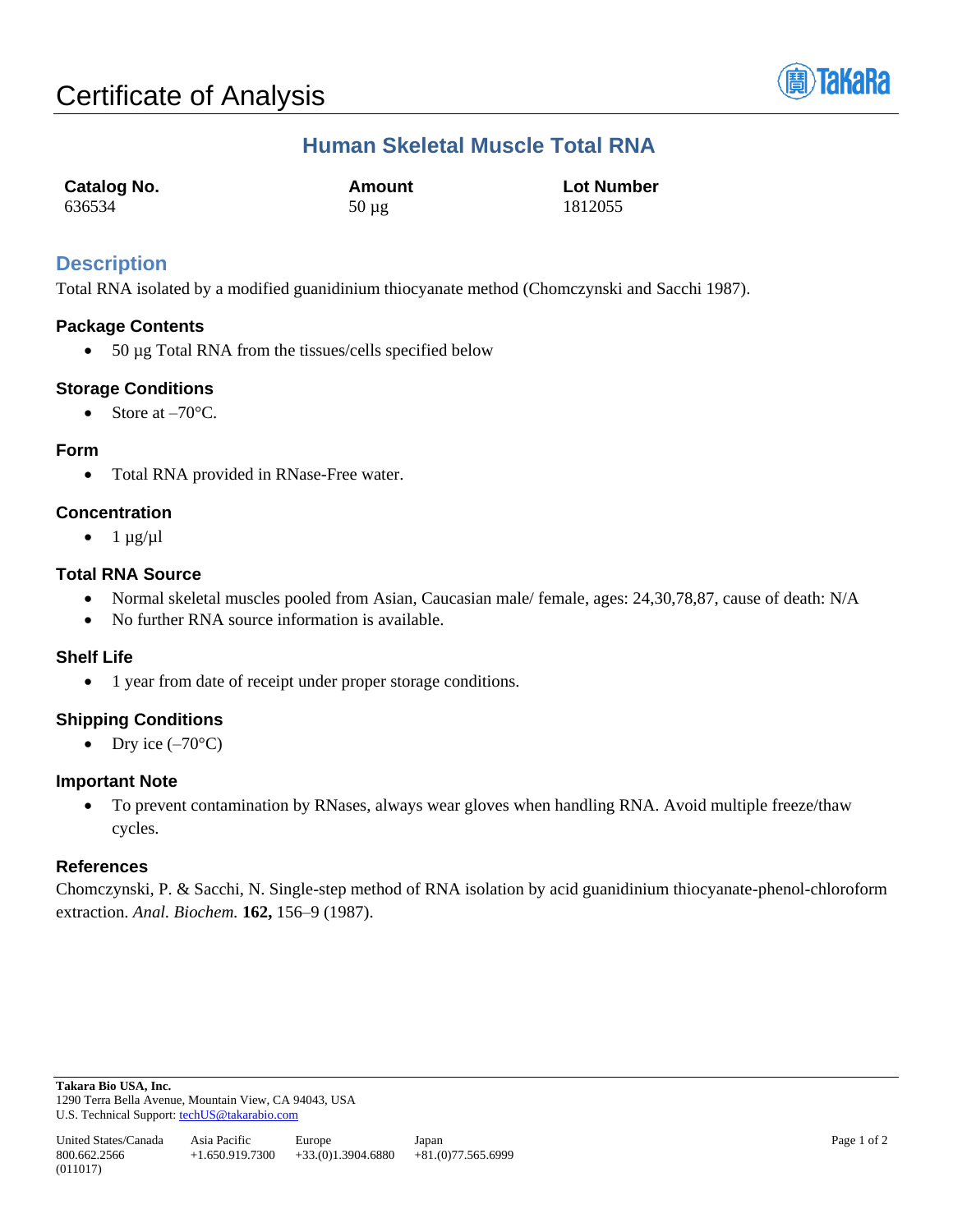# Certificate of Analysis Cat. No. 636534

Human Skeletal Muscle Total RNA

## **Quality Control Data**

This lot of total RNA was analyzed by capillary electrophoresis (CE) using an Agilent 2100 Bioanalyzer. The actual electropherogram trace for this RNA is provided below. RNA concentration and purity were evaluated by UV spectrophotometry.

Both the area ratio of the 28S/18S rRNA peaks, and the proportion (relative percentage) of these two peak areas to the total area under the electropherogram provide reliable quantitative estimates of RNA integrity. For both of these criteria, this sample meets or exceeds our standards for high-quality total RNA.



It is certified that this product meets the above specifications, as reviewed and approved by the Quality Department.